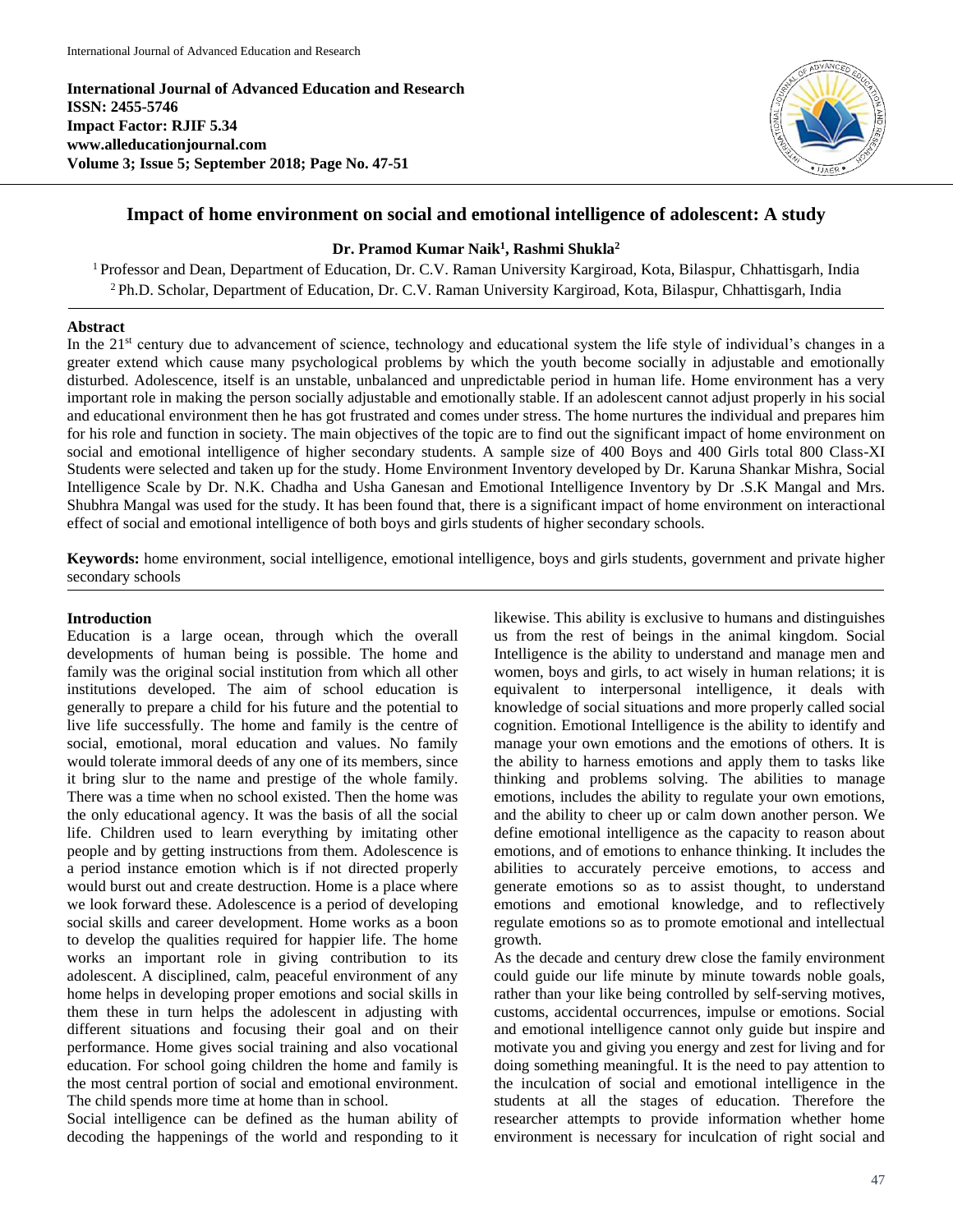emotional intelligence among the students of higher secondary school or not.

## **Significance of the study**

The priceless resource of any country is its human resources and youth are the back bone of the society. Young people are a crucial segment of a nation's development, their contribution is highly needed. Young people are social actors of changes as "youth are not only the leader of tomorrow but also the partners of today. So every nation demands a socially and emotionally intelligent youth having integrated personality that leads the future generation. But in the  $21<sup>st</sup>$  century due to advancement of science, technology and educational system the life style of individual's changes in a greater extend which cause many psychological problems by which the youth become socially in adjustable and emotionally unstable. Adolescence, itself is an unstable, unbalanced and unpredictable period in human life. Home environment has a very important role in making socially adjustable and emotionally stable person. If an adolescent cannot adjust properly in his social and educational environment then he has got frustrated and comes under stress. It also affects his emotion. In adolescence period, individual becomes emotionally sensitive and sentimental. Therefore, by this problem the adolescents may be diverted into their mind and commit wrong attempts. Hence development of emotional intelligence is the need of the day. In this regards home environment plays an important role. It has been seen from the study that children who come from home that provide supportive and enriched environment have better emotional and social relationships as compare to the children coming from poor home environment. The family nurtures the individual and prepares him for his role and function in society. Consciously or unconsciously the home environment moulds the behavior, personality, and attitude, level of aspiration, aptitude of the child. The development of social and emotional intelligence is also affected by home environment. The modern era of globalization and liberalization has not only changed the economy of our nation but also embarked a great revolution in the society and culture as a whole. These ongoing changes in the society have not only affected the thinking of people but has also changed the perceptions of people, their lifestyles, so adolescence which is considered an age of storm and strain is bound to have more pressures which affect their development of social and emotional intelligence.

Though quite a few studies have been conducted on home environment in relation with different variables but while reviewing the related literature the investigator could not lay his hands on such studies which explored the impact of home environment on social and emotional intelligence of adolescents. It is pertinent to mention here that proper adjustment is a pre requisite for developing personality and reducing the stress among children. Hence the study will make sincere effort to verify and test the effects of home environment of higher secondary school students on their social and emotional intelligence. Therefore following problem statement was specifically framed for this study.

## **Statement of the problem**

The problem for the present study is stated as follows: Impact of Home Environment on Social and Emotional Intelligence of Adolescent - A Study".

## **Operational definition:**

- **1. Home Environment**: The home environment is the social environment characteristics of family and all. The home environment comprises all the blood relation and members present in the family.
- **2. Social Intelligence**: Social intelligence can be defined as the human ability of decoding the happenings of the world and responding to it likewise. This ability is exclusive to humans and distinguishes us from the rest of beings in the animal kingdom. Social Intelligence is also the capability to act wisely while maintaining human relations.
- **3. Emotional Intelligence** Emotional Intelligence is the ability to identify and manage your own emotions and the emotions of others. It is the ability to harness emotions and apply them to tasks like thinking and problems solving. The ability to manage emotions, including the ability to regulate your own emotions, and the ability to cheer up or calm down another person.

# **Objectives of the study**

- 1. To study the significant impact of home environment on interactional effect of social and emotional intelligence of higher secondary boy's students.
- 2. To study the significant impact of home environment on interactional effect of social and emotional intelligence of higher secondary girl's students.
- 3. To study the significant impact of home environment on interactional effect of social and emotional intelligence of higher secondary students.

# **Hypotheses of the study**

- 1. There is no significant impact of home environment on interactional effect of social and emotional intelligence of higher secondary boy's students.
- 2. There is no significant impact of home environment on interactional effect of social and emotional intelligence of higher secondary girl's students.
- 3. There is no significant impact of home environment on interactional effect of social and emotional intelligence of higher secondary students.

# **Sampling**

In this study, all the Class-XI students belong to Government and Private Higher Secondary Schools from Korba district and Bilaspur district of Chhattisgarh formed the population of the study. In order to collect the data for the present study 20 Higher Secondary Schools were selected through purposive sampling techniques. Out of 20 Higher Secondary Schools 10 are government and 10 are private schools. Again 400 Boys and 400 Girls total 800 Class-XI Students have taken randomly as the subjects of the present investigation from the selected Government and Private Higher Secondary Schools of Korba district and Bilaspur district of Chhattisgarh.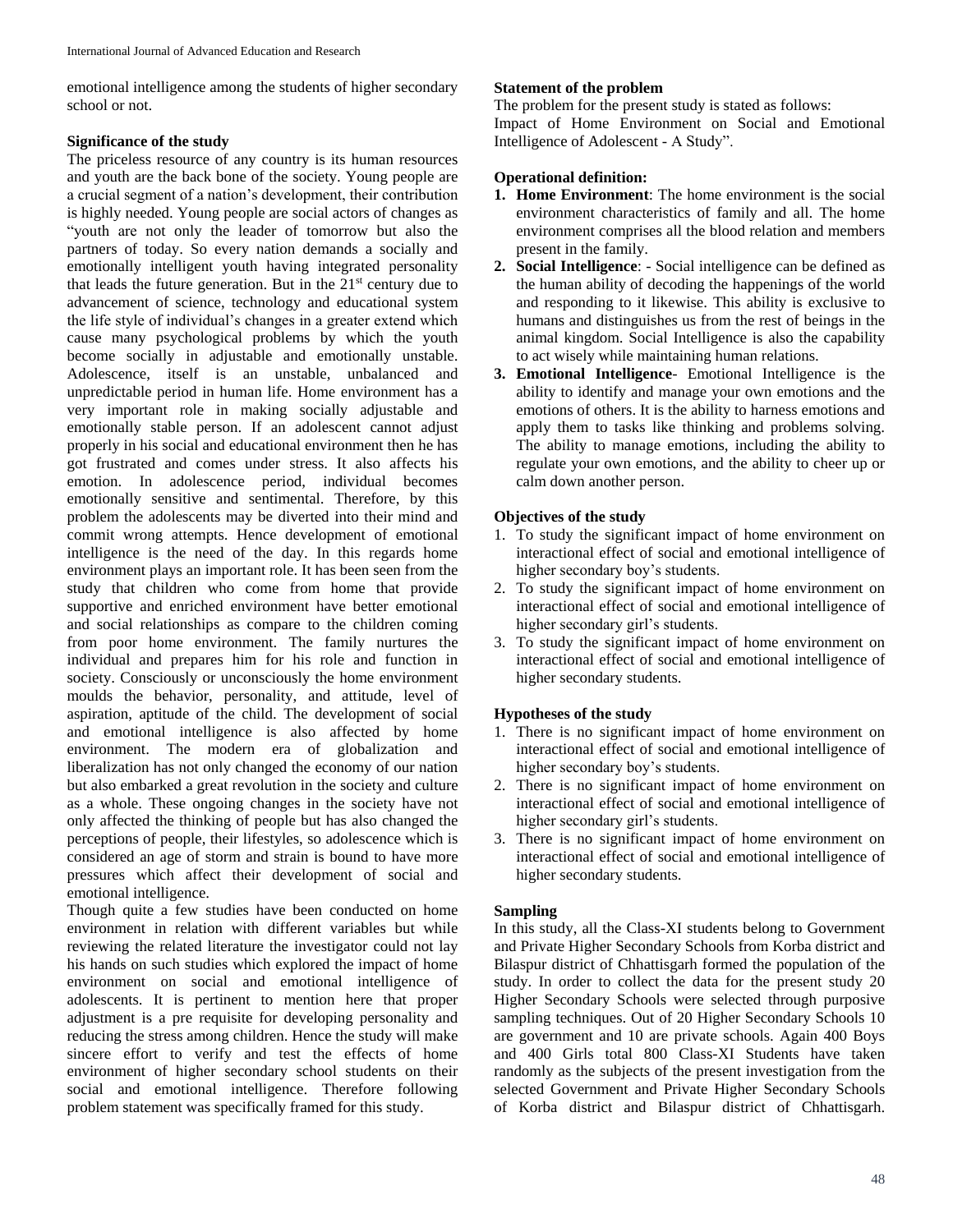Purposive and Simple random sampling method has been used by the researcher for selecting the samples**.**

## **Tools used**

The researcher has used the following tools for data collection.

- 1. Home Environment Inventory developed by Dr. Karuna Shankar Mishra.
- 2. Social Intelligence Scale by Dr. N.K. Chadha and Usha Ganesan.
- 3. Emotional Intelligence Inventory Dr. S.K Mangal and Mrs. Shubhra Mangal.

### **Statistical techniques used**

With the help of statistical software package (**SPSS 16.0**) all the analysis were performed, Mean, Standard Deviation, t- test were calculated and interpretations were made. The result so obtained are interpreted and discussed in the light of problem factors to make the result meaningful.

## **Findings**

**HO-1:** There is no significant impact of home environment on interactional effect of social and emotional intelligence of higher secondary boy's students.

| `able |  |
|-------|--|
|-------|--|

| Model Summary <sup>b</sup>                                                                                                                                                                                                                                                                                                                                                                                                                                                                                                                                                                          |     |                 |                          |                                   |                      |  |
|-----------------------------------------------------------------------------------------------------------------------------------------------------------------------------------------------------------------------------------------------------------------------------------------------------------------------------------------------------------------------------------------------------------------------------------------------------------------------------------------------------------------------------------------------------------------------------------------------------|-----|-----------------|--------------------------|-----------------------------------|----------------------|--|
| <b>Model</b>                                                                                                                                                                                                                                                                                                                                                                                                                                                                                                                                                                                        |     | <b>R</b> Square | <b>Adjusted R Square</b> | <b>Std. Error of the Estimate</b> | <b>Durbin-Watson</b> |  |
|                                                                                                                                                                                                                                                                                                                                                                                                                                                                                                                                                                                                     | 25a |                 |                          | 992.12135                         | .656                 |  |
| $\left\langle \right\rangle$ $\left\langle \right\rangle$ $\left\langle \right\rangle$ $\left\langle \right\rangle$ $\left\langle \right\rangle$ $\left\langle \right\rangle$ $\left\langle \right\rangle$ $\left\langle \right\rangle$ $\left\langle \right\rangle$ $\left\langle \right\rangle$ $\left\langle \right\rangle$ $\left\langle \right\rangle$ $\left\langle \right\rangle$ $\left\langle \right\rangle$ $\left\langle \right\rangle$ $\left\langle \right\rangle$ $\left\langle \right\rangle$ $\left\langle \right\rangle$ $\left\langle \right\rangle$ $\left\langle \right\rangle$ |     |                 |                          |                                   |                      |  |

a. Predictors: (Constant), HOMEENV b. Dependent Variable: SOEM

| $\sigma$ . Dependent variable. DOLIM |  |
|--------------------------------------|--|
|                                      |  |
|                                      |  |

| <b>ANOVA</b> <sup>a</sup> |            |                       |     |                    |        |                  |  |
|---------------------------|------------|-----------------------|-----|--------------------|--------|------------------|--|
| Model                     |            | <b>Sum of Squares</b> | df  | <b>Mean Square</b> |        | Sig.             |  |
|                           | Regression | 54860962.645          |     | 54860962.645       | 55.736 | 000 <sup>b</sup> |  |
|                           | Residual   | 391753300.792         | 398 | 984304.776         |        |                  |  |
|                           | Total      | 446614263.437         | 399 |                    |        |                  |  |
|                           |            |                       |     |                    |        |                  |  |

a. Dependent Variable: SOEM

b. Predictors: (Constant), HOMEENV

| Coefficients <sup>a</sup> |                     |                                    |                   |                                  |        |       |
|---------------------------|---------------------|------------------------------------|-------------------|----------------------------------|--------|-------|
| Model                     |                     | <b>Unstandardized Coefficients</b> |                   | <b>Standardized Coefficients</b> |        |       |
|                           |                     |                                    | <b>Std. Error</b> | <b>Beta</b>                      |        | Sig.  |
|                           | (Constant)          | 5941.724                           | 266.604           |                                  | 22.287 | 0.000 |
|                           | <b>HOMEENV</b>      | 9.207                              | .233              | 0.350                            | .466   | 0.000 |
|                           | ___ _ _ _<br>$\sim$ | ------                             |                   |                                  |        |       |

a. Dependent Variable: SOEM

**Interpretation:** A linear regression was run to determine the impact of home environment on interactional effect of social and emotional intelligence of higher secondary boy's students. The Durbin-Watson statistic for data is 1.656 which indicates that there is no correlation between residuals and there is independence of errors. Result of ANOVA concludes that home environment could statistically significantly predict the interaction of Social and Emotional intelligence,  $F(1, 398) =$ 55.736, P < 0.0005 and the home environment accounted for 12.3 % of the explained variability in interaction of social and emotional intelligence. The regression equation is: Predicted (social  $*$  emotional) intelligence = 5941.724 + 9.207 x (home environment). Thus the HO-1 "There is no significant impact of home environment on interactional effect of social and emotional intelligence of higher secondary boy's students" is rejected.

**Result:** It has been found that, there is significant impact of home environment on interactional effect of social and emotional intelligence of higher secondary boy's students.

**HO-2:** There is no significant impact of home environment on interactional effect of social and emotional intelligence of higher secondary girl's students.

| m<br>ш |  |
|--------|--|
|--------|--|

| Model Summary <sup>b</sup>                                                                                             |                     |       |       |           |      |  |  |
|------------------------------------------------------------------------------------------------------------------------|---------------------|-------|-------|-----------|------|--|--|
| <b>Std. Error of the Estimate</b><br><b>Adjusted R Square</b><br>Model<br><b>Durbin-Watson</b><br>R<br><b>R</b> Square |                     |       |       |           |      |  |  |
|                                                                                                                        | $.744$ <sup>a</sup> | 0.554 | 0.553 | 767.22978 | .564 |  |  |
| a. Predictors: (Constant), HOMEENV                                                                                     |                     |       |       |           |      |  |  |

b. Dependent Variable: SOEM

| <b>ANOVA</b> <sup>a</sup> |                       |     |                    |         |                   |  |  |
|---------------------------|-----------------------|-----|--------------------|---------|-------------------|--|--|
| Model                     | <b>Sum of Squares</b> | df  | <b>Mean Square</b> |         | Sig.              |  |  |
| Regression                | 291284924.126         |     | 291284924.126      | 494.843 | .000 <sup>b</sup> |  |  |
| Residual                  | 234279332.234         | 398 | 588641.538         |         |                   |  |  |
| Total                     | 525564256.360         | 399 |                    |         |                   |  |  |

a. Dependent Variable: SOEM

b. Predictors: (Constant), HOMEENV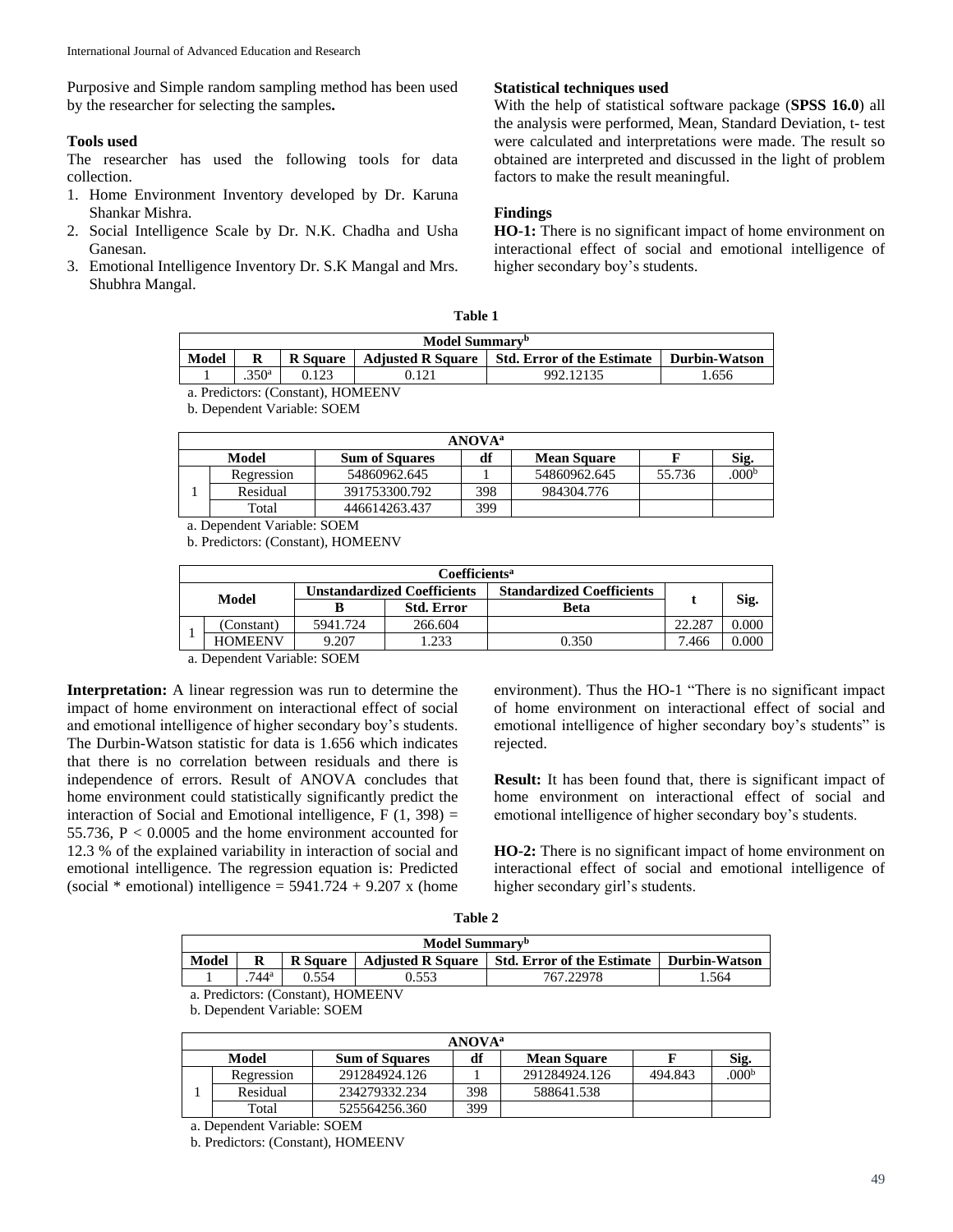|       | Coefficients <sup>a</sup>         |                                    |                   |                                  |        |       |  |  |
|-------|-----------------------------------|------------------------------------|-------------------|----------------------------------|--------|-------|--|--|
| Model |                                   | <b>Unstandardized Coefficients</b> |                   | <b>Standardized Coefficients</b> |        |       |  |  |
|       |                                   |                                    | <b>Std. Error</b> | Beta                             |        | Sig.  |  |  |
|       | (Constant)                        | 2101.962                           | 275.453           |                                  | 7.631  | 0.000 |  |  |
|       | <b>HOMEENV</b>                    | 27.976                             | .258              | 0.744                            | 22.245 | 0.000 |  |  |
|       | $\alpha$ Donordont Variables COEM |                                    |                   |                                  |        |       |  |  |

a. Dependent Variable: SOEM

**Interpretation:** A linear regression was run to determine the impact of home environment on interactional effect of social and emotional intelligence of higher secondary girls students. The Durbin-Watson statistic for data is 1.564 which indicates that there is no correlation between residuals and there is independence of errors. Result of ANOVA concludes that home environment could statistically significantly predict the interaction of Social and Emotional intelligence,  $F(1, 398) =$ 494.843, P < 0.0005 and the home environment accounted for 55.4 % of the explained variability in interaction of social and emotional intelligence. The regression equation is: Predicted (social  $*$  emotional) intelligence = 2101.962 + 27.976 x (home environment). Thus the HO-2 "There is no significant impact of home environment on interactional effect of social and emotional intelligence of higher secondary girl's students" is rejected.

**Result:** It has been found that, there is significant impact of home environment on interactional effect of social and emotional intelligence of higher secondary girl's students.

**HO-3:** There is no significant impact of home environment on interactional effect of social and emotional intelligence of higher secondary students.

| anı<br>к |  |
|----------|--|
|----------|--|

| Model Summary <sup>b</sup>                                                                              |                                    |       |  |           |     |  |
|---------------------------------------------------------------------------------------------------------|------------------------------------|-------|--|-----------|-----|--|
| Model<br>Adjusted R Square   Std. Error of the Estimate<br>R<br><b>Durbin-Watson</b><br><b>R</b> Square |                                    |       |  |           |     |  |
|                                                                                                         | 502a                               | 0.273 |  | 948.07137 | 600 |  |
|                                                                                                         | a. Predictors: (Constant), HOMEENV |       |  |           |     |  |

b. Dependent Variable: SOEM

| <b>ANOVA</b> <sup>a</sup> |            |                       |     |                    |         |                  |  |
|---------------------------|------------|-----------------------|-----|--------------------|---------|------------------|--|
| Model                     |            | <b>Sum of Squares</b> | df  | <b>Mean Square</b> |         | Sig.             |  |
|                           | Regression | 269742088.910         |     | 269742088.910      | 300.100 | 000 <sup>b</sup> |  |
|                           | Residual   | 717273786.639         | 798 | 898839.332         |         |                  |  |
|                           | Total      | 987015875.549         | 799 |                    |         |                  |  |
|                           |            |                       |     |                    |         |                  |  |

a. Dependent Variable: SOEM b. Predictors: (Constant), HOMEENV

| Coefficients <sup>a</sup> |                |                             |                   |                                  |        |       |
|---------------------------|----------------|-----------------------------|-------------------|----------------------------------|--------|-------|
| Model                     |                | Unstandardized Coefficients |                   | <b>Standardized Coefficients</b> |        |       |
|                           |                |                             | <b>Std. Error</b> | <b>Beta</b>                      |        | Sig.  |
|                           | (Constant)     | 4548.684                    | 203.937           |                                  | 22.304 | 0.000 |
|                           | <b>HOMEENV</b> | 16.235                      | 0.937             | 0.523                            | 17.323 | 0.000 |

a. Dependent Variable: SOEM

**Interpretation:** A linear regression was run to determine the impact of home environment on interactional effect of social and emotional intelligence of higher secondary students (both boys and girls). The Durbin-Watson statistic for data is 1.6 which indicates that there is no correlation between residuals and there is independence of errors. Result of ANOVA concludes that home environment could statistically significantly predict the interaction of Social and Emotional intelligence, F  $(1, 798) = 300.1$ , P < 0.0005 and the home environment accounted for 27.3 % of the explained variability in interaction of social and emotional intelligence. The regression equation is: Predicted (social \* emotional) intelligence =  $4548.684 + 16.235$  x (home environment). Thus the HO-3 "There is no significant impact of home environment on interactional effect of social and emotional intelligence of higher secondary students" is rejected.

### **Result**

It has been found that, there is significant impact of home

environment on interactional effect of social and emotional intelligence of higher secondary students.

### **Conclusion**

It is high time that the performance of parents and teachers are empirically tested, analyzed and explained. Doesn't matter the school is government or private, the students are boys or girls, parents and teachers are required to do their own duty at home and school for developing positive thought to channelize their emotion in a right direction. Lacks of proper home environment adolescence are in the line of stress, depression which not only effect their normal growth but also affect their academic growth. The finding of the study shows that there is a significant impact of home environment on interactional effect of social and emotional intelligence of higher secondary students. It means home environment influence the social and emotional intelligence of both boys and girls students of higher secondary schools. Home environment is one important factor in improving adolescent social and emotional